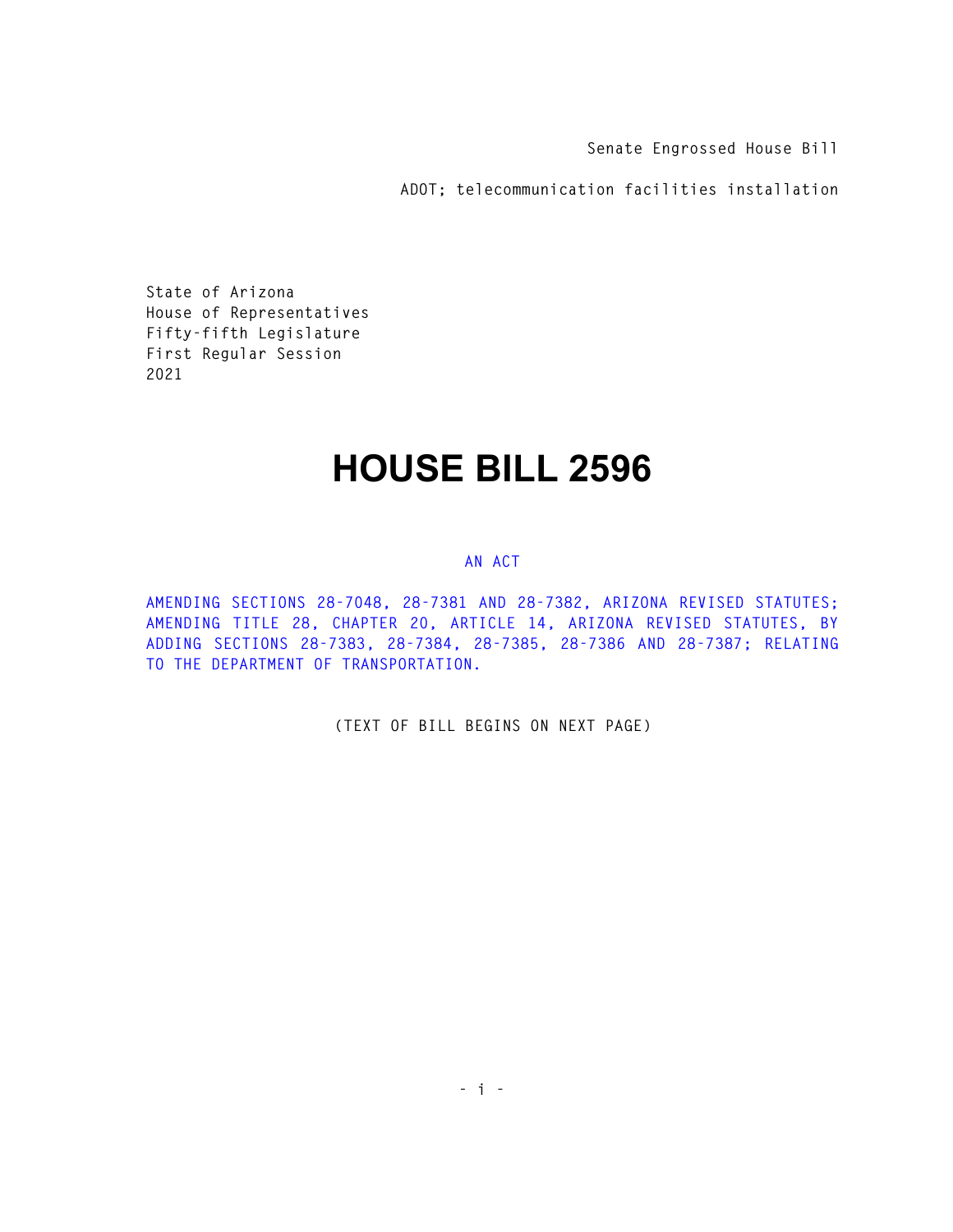**1 Be it enacted by the Legislature of the State of Arizona: 2 Section 1. Section 28-7048, Arizona Revised Statutes, is amended to 3 read: 4 28-7048. Lease of areas above and below highways; exceptions 5 A. The director may lease to any public agency, as defined in 6 section 11-951, or to a private person or entity the use of areas above or 7 below state highways, subject to reservations, restrictions and conditions 8 the director deems necessary to assure adequate protection of the safety 9 and integrity of highway facilities and to secure the safety of 10 motorists. Before entering into the lease, the director shall: 11 1. Determine that the proposed use by a lessee is not in conflict 12 with the zoning regulations of the local government concerned. 13 2. Make the lease pursuant to procedures prescribed by the board. 14 3. Make a lease with a private person or entity only after 15 competitive bidding. 16 B. The transportation board may reject any or all bids or call for 17 additional bids if in the opinion of the board the bids submitted are not 18 in the best interest of this state. The board shall not accept a bid that 19 does not yield at least a fair rental value for the property to the state 20 highway fund. 21 C. The department shall deposit, pursuant to sections 35-146 and 22 35-147, the revenues derived from the leases in the state highway fund. 23 D. The authority granted to the director by this section does not 24 include the right to lease public rights-of-way to public service 25 corporations, and this section does not affect any rights of public 26 service corporations to use public rights-of-way or to obtain permits or 27 easements associated with public uses of public rights-of-way. 28 E. THIS SECTION DOES NOT APPLY TO THE USE OF HIGHWAY RIGHTS-OF-WAY 29 FOR TELECOMMUNICATION FACILITY INSTALLATION PURSUANT TO ARTICLE 14 OF THIS 30 CHAPTER. 31 Sec. 2. Heading change 32 The article heading of title 28, chapter 20, article 14, Arizona 33 Revised Statutes, is changed from "BROADBAND CONDUIT INSTALLATION" to 34 "TELECOMMUNICATION FACILITY INSTALLATION". 35 Sec. 3. Section 28-7381, Arizona Revised Statutes, is amended to 36 read: 37 28-7381. Definitions 38 In this article, unless the context otherwise requires: 39 1. "Broadband conduit" means a conduit, innerduct or microduct for 40 fiber optic cables that support broadband and wireless facilities for 41 broadband service. 42 2. 1. "Broadband service": 43 (a) Means providing access and transport to the internet, computer 44 processing, information storage or protocol conversion at a rate of at**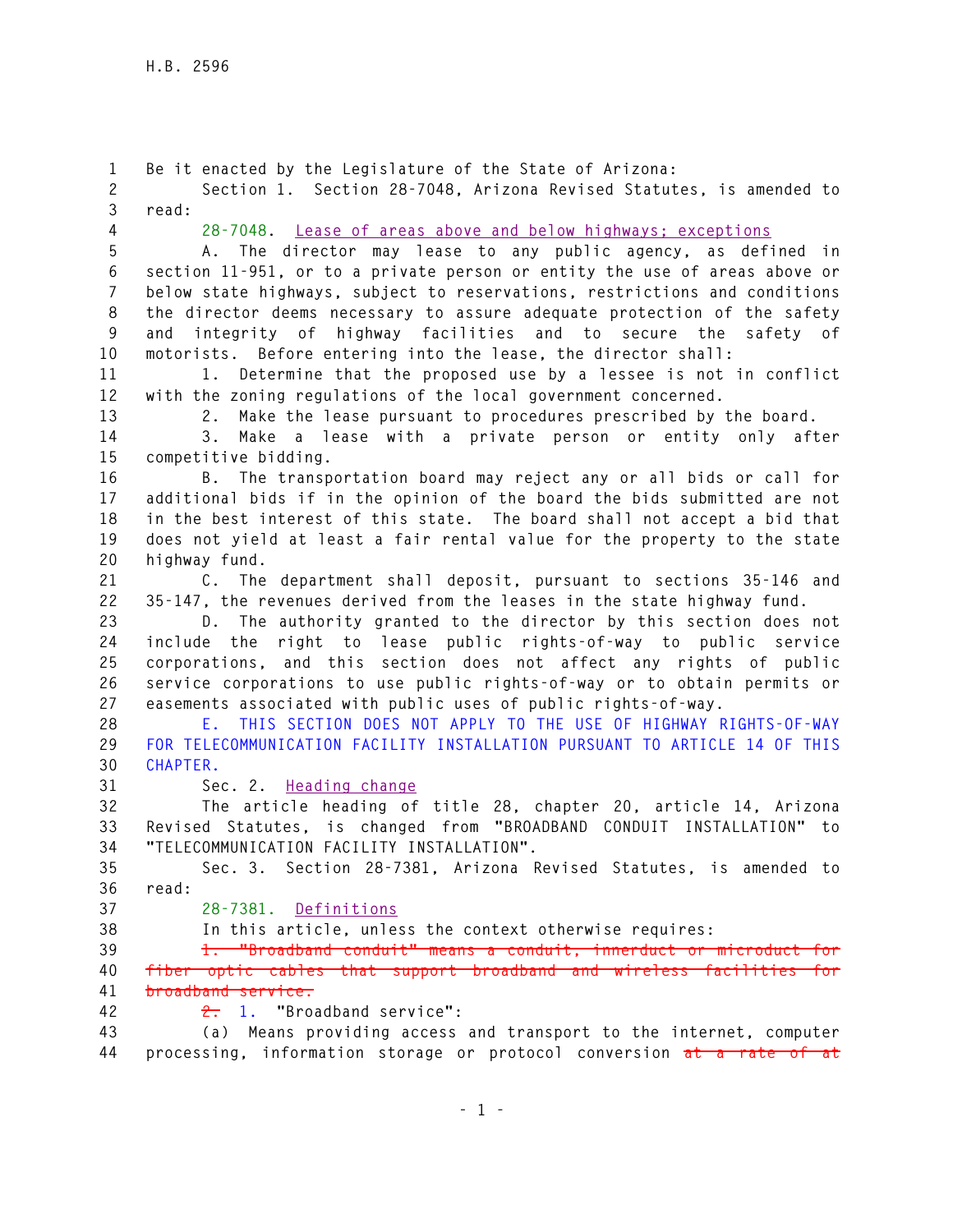**1 least one megabit per second in either the upstream or downstream 2 direction, as established by the federal communications commission.** 

**3 (b) Does not include information content or service applications 4 provided over the access service or any intrastate service that was 5 subject to a tariff as of January 1, 2012.** 

**6 3. "Cost-based rate" means a lease rate that is only comprised of 7 direct and actual associated indirect costs of obtaining and maintaining 8 the associated right-of-way and broadband conduit and must be equitably 9 allocated among users of the associated right-of-way, broadband conduit 10 and innerduct or microduct.** 

**11 4. "Covered rural highway construction project" means a project to 12 construct a new rural highway or to construct or relocate an additional 13 lane or shoulder for an existing rural highway that is commenced after the 14 effective date of this section and that receives funding from state or 15 federal monies.** 

**16 2. "LONGITUDINAL ACCESS" MEANS ACCESS TO OR USE OF ANY PART OF A 17 RIGHT-OF-WAY OF A HIGHWAY THAT EXTENDS GENERALLY PARALLEL TO THE 18 RIGHT-OF-WAY FOR A TOTAL OF THIRTY OR MORE LINEAR METERS.** 

**19 5. 3. "Provider":** 

**20 (a) Means an entity that provides for the sale or resale of 21 wholesale or retail broadband services in this state and that is 22 recognized as an eligible telecommunications carrier by the Arizona 23 corporation commission or that meets federal communications commission and 24 industry carrier class service guidelines or is a political subdivision 25 that has statutory authority to provide communications services.** 

**26 (b) INCLUDES A VIDEO SERVICE PROVIDER AS DEFINED BY SECTION 27 11-1901.** 

**28 6. "Rural highway" means that portion of any highway in this state 29 that is either of the following:** 

**30 (a) Outside of the municipal boundary of any city or town having a 31 population of ten thousand persons or more.** 

**32 (b) Outside of federal metropolitan and micropolitan statistical 33 areas.** 

**34 4. "TELECOMMUNICATION FACILITY" MEANS ANY CABLE, LINE, FIBER, WIRE, 35 CONDUIT, INNERDUCT, ACCESS MANHOLE, HANDHOLE, TOWER, HUT, PEDESTAL, POLE, 36 BOX, TRANSMITTING EQUIPMENT, RECEIVING EQUIPMENT OR POWER EQUIPMENT OR ANY 37 OTHER EQUIPMENT, SYSTEM OR DEVICE THAT IS USED TO TRANSMIT, RECEIVE, 38 PRODUCE OR DISTRIBUTE BY WIRELESS, WIRELINE, ELECTRONIC OR OPTICAL SIGNAL 39 FOR COMMUNICATION PURPOSES.**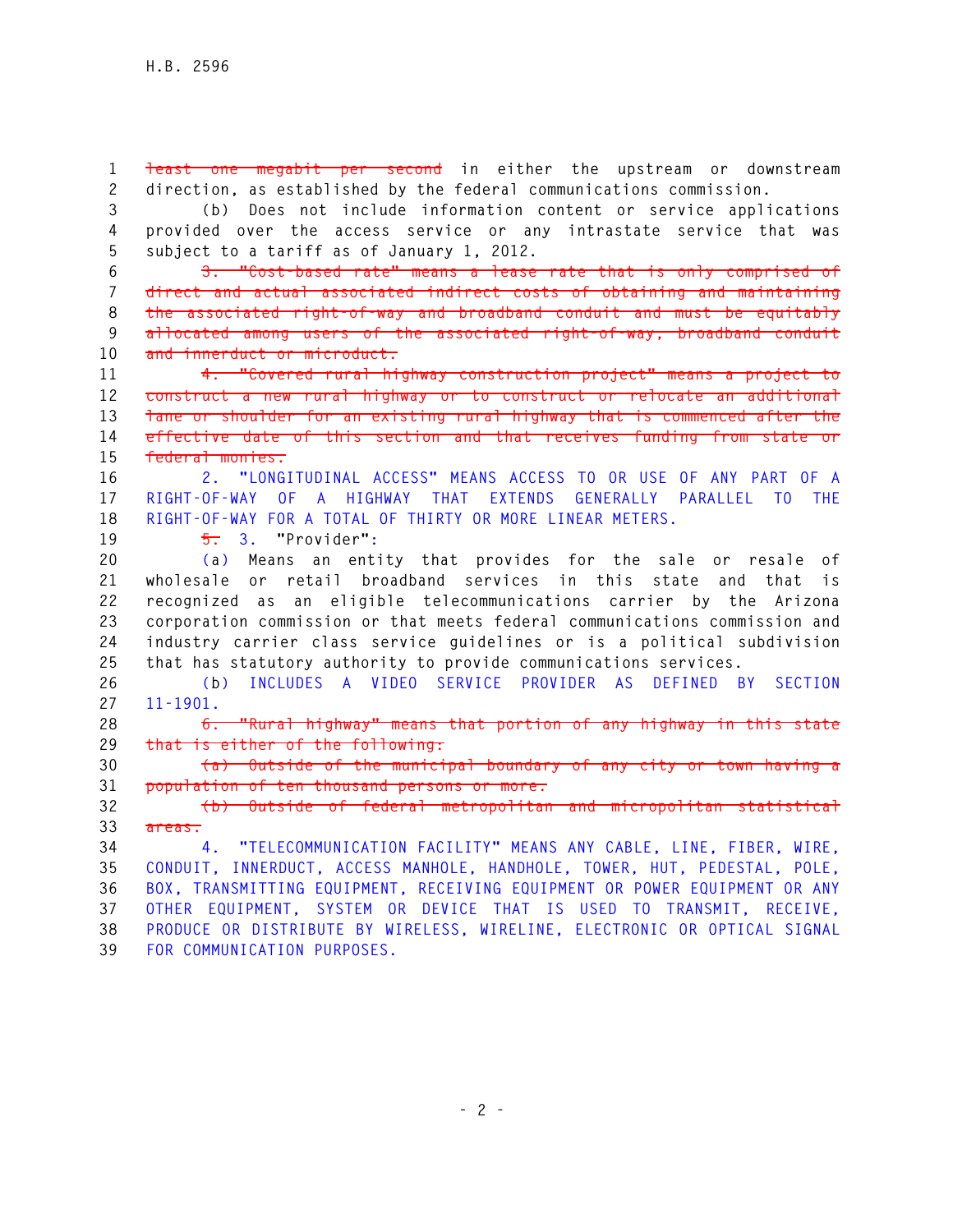**1 Sec. 4. Section 28-7382, Arizona Revised Statutes, is amended to 2 read: 3 28-7382. Telecommunication facility installation; highway 4 construction projects; expanded use; action in 5 superior court; just compensation; excavation; 6 notice 7 A. The director, OR A PROVIDER WITH PERMISSION FROM THE DEPARTMENT, 8 may install broadband conduit TELECOMMUNICATION FACILITIES in accordance 9 with PURSUANT TO this article as part of a covered rural highway 10 construction project if funding is received by the department to cover the 11 cost. 12 B. In carrying out this article, The director may lease the 13 broadband conduit A TELECOMMUNICATION FACILITY to providers at a cost-14 based rate PURSUANT TO THIS ARTICLE and coordinate with providers 15 regarding planning and OR relocating of broadband conduit A 16 TELECOMMUNICATION FACILITY and any related provider TELECOMMUNICATION 17 facilities within the right-of-way at the provider's expense if future 18 highway improvements make the relocations necessary. The director may 19 limit provider access to any broadband TELECOMMUNICATION facilities within 20 the right-of-way for initial installation and infrequent access for 21 maintenance purposes and may take other actions necessary to maintain 22 highway safety. 23 C. The director, OR A PROVIDER WITH PERMISSION FROM THE DEPARTMENT, 24 may install broadband conduit A TELECOMMUNICATION FACILITY without regard 25 to the timing of a related existing road construction project, based on a 26 request and receipt of funding from state entities charged with 27 responsibility for broadband infrastructure and policy. 28 D. FOR THE PURPOSES OF INSTALLING AND OPERATING A TELECOMMUNICATION 29 FACILITY, IF THE DEPARTMENT, DIRECTLY OR THROUGH A PROVIDER, EXPANDS THE 30 USE OF AN EXISTING EASEMENT OR OTHER PROPERTY RIGHT THAT IS OWNED, HELD OR 31 USED BY THE DEPARTMENT FOR TRANSPORTATION PURPOSES AND THE EXPANDED USE 32 REDUCES THE FAIR MARKET VALUE OF THE PROPERTY OVER WHICH THE EASEMENT OR 33 OTHER PROPERTY RIGHT RUNS, THE PROPERTY OWNER IS ENTITLED TO JUST 34 COMPENSATION FROM THE DEPARTMENT OR PROVIDER. 35 E. THE PROPERTY OWNER MUST COMMENCE AN ACTION IN THE SUPERIOR COURT 36 FOR JUST COMPENSATION BASED ON DIMINUTION IN VALUE NOT LATER THAN EIGHTEEN 37 MONTHS AFTER THE DATE THE DEPARTMENT PROVIDES NOTICE TO THE PROPERTY OWNER 38 OF THE EXPANDED USE. 39 F. NOTICE UNDER SUBSECTION E OF THIS SECTION IS PROVIDED IF SENT BY 40 FIRST CLASS MAIL TO THE LAST KNOWN ADDRESS OF THE PROPERTY OWNER. 41 G. IN AN ACTION FOR JUST COMPENSATION BASED ON A CLAIM OF EXPANDED 42 USE FOR INSTALLATION OF A TELECOMMUNICATION FACILITY, ALL OF THE FOLLOWING 43 APPLY: 44 1. THE COURT OR JURY SHALL ASCERTAIN AND ASSESS THE DIMINUTION IN 45 VALUE OF THE PROPERTY BASED ON THE DIFFERENCE BETWEEN THE FAIR MARKET**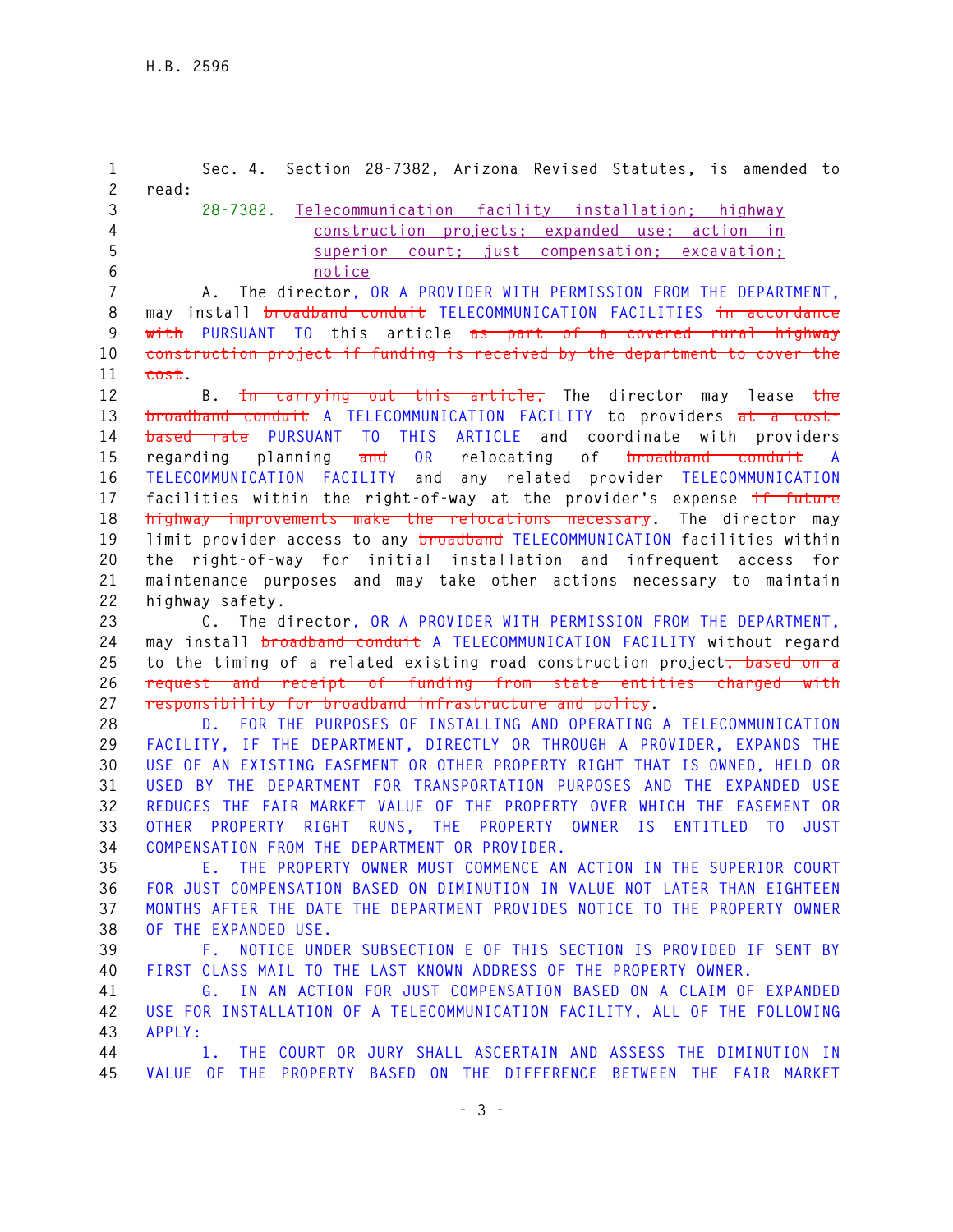**1 VALUE OF THE ENTIRE PARCEL IMMEDIATELY BEFORE THE EXPANDED USE AND THE 2 FAIR MARKET VALUE OF THE ENTIRE PARCEL IMMEDIATELY AFTER THE EXPANDED USE.** 

**3 2. EVIDENCE OF REVENUES OR PROFITS DERIVED FROM OR THE RENTAL VALUE 4 OF AN ASSEMBLED COMMUNICATIONS CORRIDOR ARE NOT ADMISSIBLE IN DETERMINING 5 FAIR MARKET VALUE.** 

**6 3. ON PAYMENT OF JUST COMPENSATION, THE EXPANDED USE IS DEEMED 7 FULLY VESTED IN THE DEPARTMENT AND THE EXPANDED USE SHALL RUN WITH THE 8 LAND.** 

**9 H. A CLASS ACTION MAY NOT BE MAINTAINED AGAINST THE DEPARTMENT OR 10 PROVIDER IN ANY ACTION FOR JUST COMPENSATION BASED ON A CLAIM OF EXPANDED 11 USE FOR THE INSTALLATION OF A TELECOMMUNICATION FACILITY.** 

**12 I. ACTIONS FOR JUST COMPENSATION AS DESCRIBED IN THIS SECTION 13 INCLUDE TRESPASS, INVERSE CONDEMNATION AND OTHER SIMILAR CAUSES OF ACTION.** 

**14 J. THIS SECTION DOES NOT PROHIBIT THE DEPARTMENT OR A PROVIDER FROM 15 REACHING AN AGREEMENT WITH A PROPERTY OWNER TO WAIVE A CLAIM FOR JUST 16 COMPENSATION RELATED TO EXPANDED USE FOR THE INSTALLATION OF A 17 TELECOMMUNICATION FACILITY OR FROM ACQUIRING THE RIGHT TO USE THE PROPERTY 18 BY OTHER LAWFUL MEANS.** 

**19 K. IF EXCAVATION IS REQUIRED TO INSTALL FIBER OPTIC CABLE OR OTHER 20 UNDERGROUND TELECOMMUNICATION FACILITIES WITHIN AN EXISTING EASEMENT OR 21 OTHER PROPERTY RIGHT THAT IS OWNED, HELD OR USED BY THE DEPARTMENT FOR 22 TRANSPORTATION PURPOSES, A PROVIDER WITH PERMISSION FROM THE DEPARTMENT TO 23 INSTALL PRIVATELY OWNED TELECOMMUNICATION FACILITIES SHALL PROVIDE WRITTEN 24 NOTICE TO THE PROPERTY OWNER OF THE EXPANDED USE FOR INSTALLATION OF THE 25 TELECOMMUNICATION FACILITY BEFORE EXCAVATION. THE PROVIDER SHALL SEND THE 26 NOTICE BY FIRST CLASS MAIL TO THE LAST KNOWN ADDRESS OF THE PROPERTY 27 OWNER. A NOTICE SENT TO THE PROPERTY OWNER ENTITLED TO NOTICE UNDER THIS 28 SUBSECTION MUST INCLUDE ALL OF THE FOLLOWING:** 

**29 1. THE NAME AND MAILING ADDRESS OF THE PROVIDER.** 

**30 2. THE MAILING ADDRESS, TELEPHONE NUMBER AND EMAIL ADDRESS OF A 31 REPRESENTATIVE OF THE PROVIDER.** 

**32 3. A SUMMARY STATEMENT DESCRIBING THE ACTIVITIES TO BE CONDUCTED 33 DURING THE EXCAVATION.** 

**34 4. THE APPROXIMATE DATES WHEN THE EXCAVATION WILL START AND END.** 

**35 L. THE NOTICE PRESCRIBED IN SUBSECTION K OF THIS SECTION IS NOT 36 REQUIRED BEFORE THE PROVIDER MAY USE AN EASEMENT OR OTHER PROPERTY RIGHT 37 THAT INCLUDES AN AUTHORIZATION FOR EXCAVATION FOR THE PURPOSES OF 38 INSTALLING A TELECOMMUNICATION FACILITY. FAILURE TO PROVIDE THE NOTICE 39 PRESCRIBED IN SUBSECTION K OF THIS SECTION:** 

**40 1. PROHIBITS THE PROVIDER FROM PROCEEDING WITH AN EXCAVATION UNTIL 41 THE NOTICE IS PROVIDED.** 

**42 2. DOES NOT INVALIDATE OR PREVENT THE DEPARTMENT FROM EXPANDING THE 43 USE OF THE EASEMENT OR PROPERTY RIGHT AS OTHERWISE DESCRIBED IN THIS 44 SECTION.**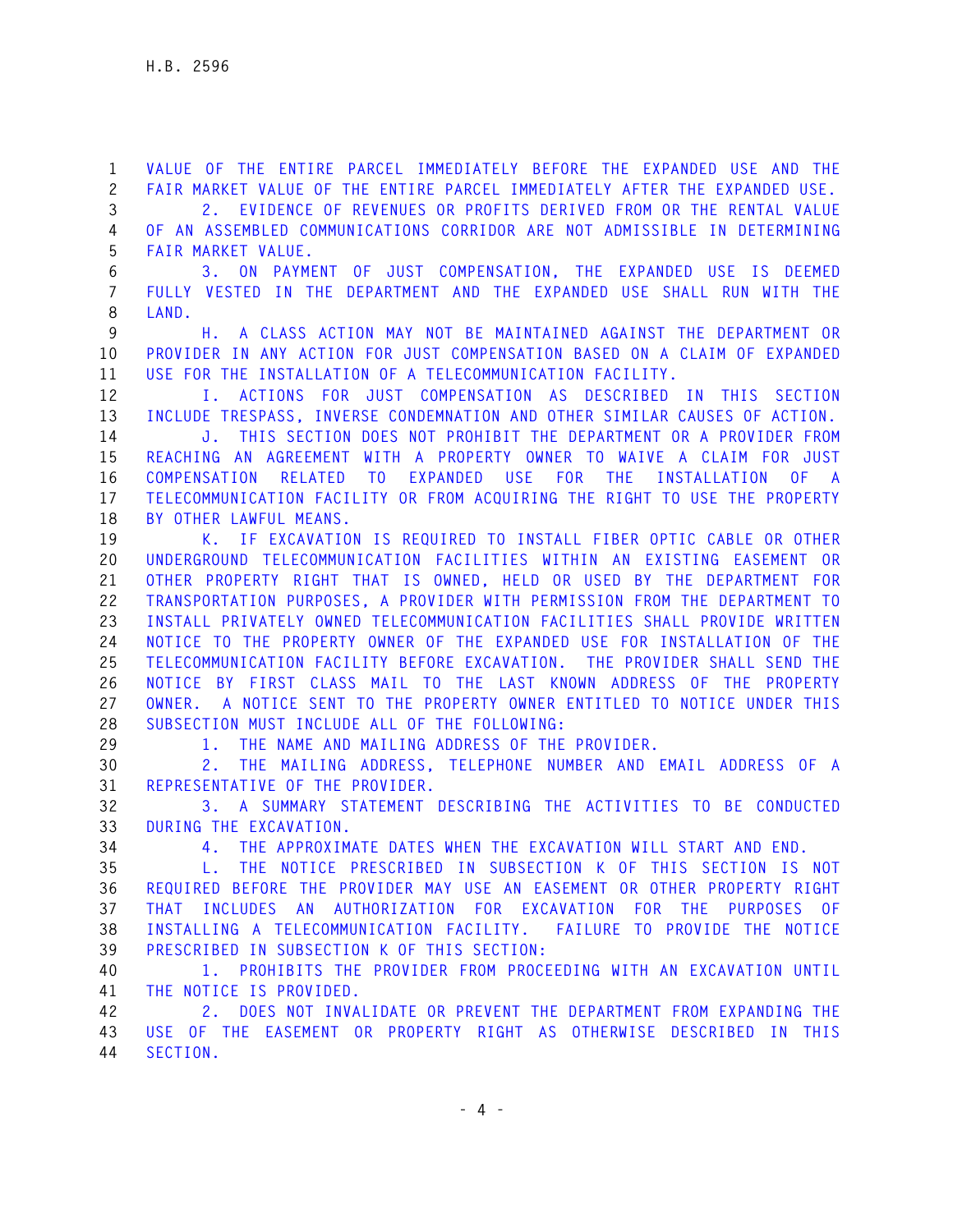**1 M. COMPENSATION PROVIDED BY THIS SECTION SHALL BE PAID FROM THE 2 SMART HIGHWAY CORRIDOR TRUST FUND ESTABLISHED BY SECTION 28-7387. 3 Sec. 5. Title 28, chapter 20, article 14, Arizona Revised Statutes, 4 is amended by adding sections 28-7383, 28-7384, 28-7385, 28-7386 and 5 28-7387, to read: 6 28-7383. Management of state-owned telecommunication 7 facilities 8 THE DEPARTMENT MAY ENTER INTO AN AGREEMENT WITH A PUBLIC OR PRIVATE 9 ENTITY FOR THE PURPOSE OF USING, MANAGING OR OPERATING STATE-OWNED 10 TELECOMMUNICATION FACILITIES AND COORDINATING ACTIVITIES IN THIS STATE 11 RELATING TO PLANNING, MAPPING AND PROCURING BROADBAND SERVICE. 12 28-7384. Longitudinal telecommunication access in the highway 13 system; agreements; restrictions; rulemaking 14 A. EXCEPT AS PROVIDED IN SUBSECTION E OF THIS SECTION, THE 15 DEPARTMENT MAY ALLOW A PROVIDER LONGITUDINAL ACCESS TO THE RIGHT-OF-WAY OF 16 A HIGHWAY FOR THE INSTALLATION, OPERATION AND MAINTENANCE OF A 17 TELECOMMUNICATION FACILITY. 18 B. THE DEPARTMENT SHALL ENTER INTO AN AGREEMENT WITH A PROVIDER AND 19 ISSUE A PERMIT BEFORE GRANTING THE PROVIDER ANY LONGITUDINAL ACCESS UNDER 20 THIS SECTION. 21 C. EXCEPT AS SPECIFICALLY PROVIDED BY THE AGREEMENT, A PROPERTY 22 INTEREST IN A RIGHT-OF-WAY MAY NOT BE GRANTED UNDER THIS SECTION. 23 D. AN AGREEMENT ENTERED INTO BY THE DEPARTMENT UNDER THIS SECTION 24 SHALL: 25 1. SPECIFY THE TERMS AND CONDITIONS FOR RENEGOTIATING THE 26 AGREEMENT. 27 2. SPECIFY MAINTENANCE RESPONSIBILITIES FOR EACH TELECOMMUNICATION 28 FACILITY. 29 3. BE NONEXCLUSIVE. 30 4. BE LIMITED TO A MAXIMUM TERM OF THIRTY YEARS. 31 E. THE DEPARTMENT MAY NOT GRANT ANY LONGITUDINAL ACCESS UNDER THIS 32 SECTION THAT RESULTS IN A SIGNIFICANT COMPROMISE OF THE SAFE, EFFICIENT 33 AND CONVENIENT USE OF THE HIGHWAY FOR THE TRAVELING PUBLIC. 34 F. THE DIRECTOR SHALL ADOPT RULES THAT: 35 1. GOVERN THE INSTALLATION, OPERATION AND MAINTENANCE OF A 36 TELECOMMUNICATION FACILITY GRANTED LONGITUDINAL ACCESS UNDER THIS SECTION. 37 2. SPECIFY THE PROCEDURES FOR ESTABLISHING AN AGREEMENT FOR 38 LONGITUDINAL ACCESS FOR A PROVIDER. 39 3. PROVIDE FOR THE RELOCATION OR REMOVAL OF A TELECOMMUNICATION 40 FACILITY FOR ANY OF THE FOLLOWING: 41 (a) NEEDED CHANGES TO A HIGHWAY. 42 (b) EXPIRATION OF AN AGREEMENT. 43 (c) BREACH OF AN AGREEMENT.**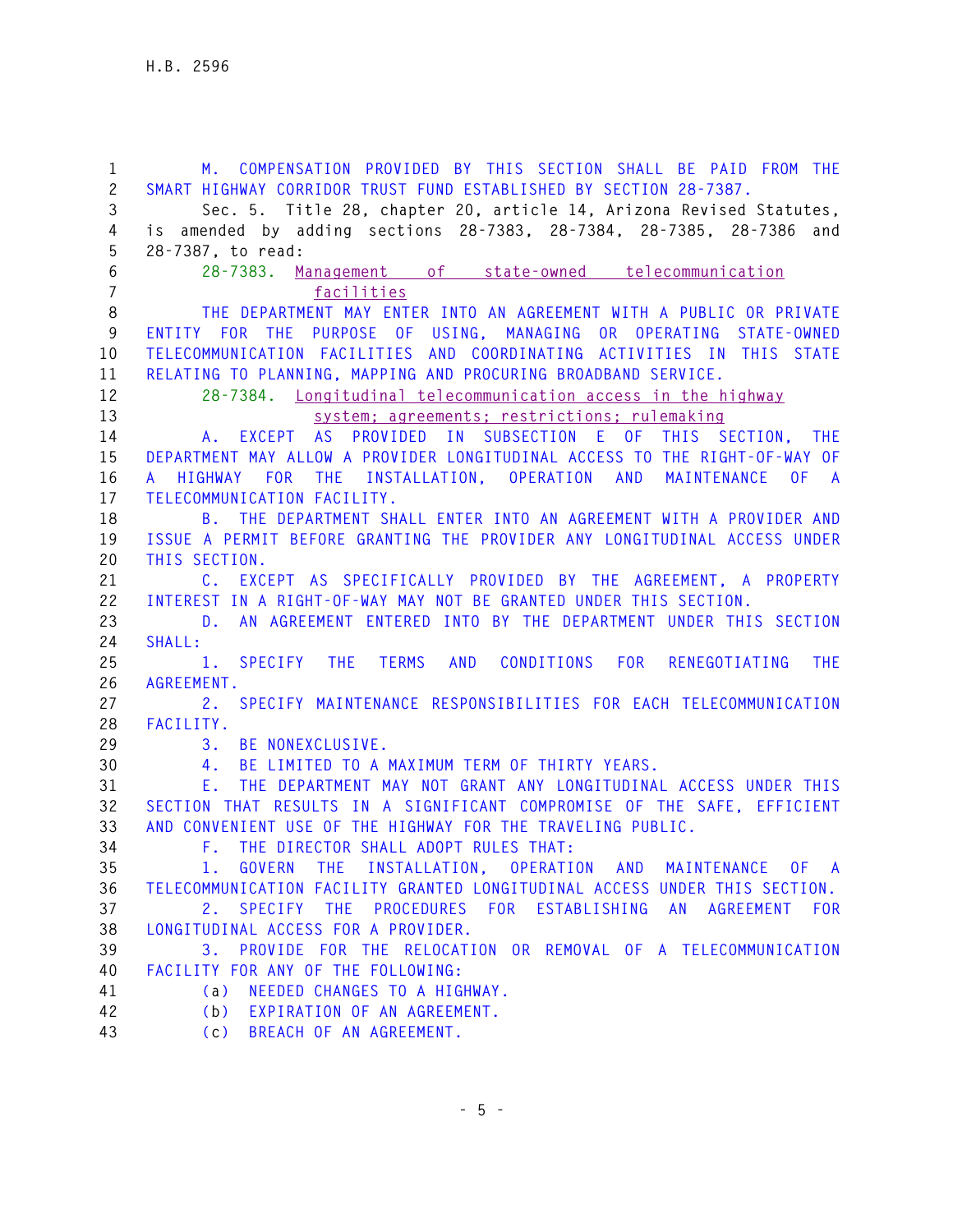| $\mathbf{1}$<br>$\overline{c}$ | 28-7385. Longitudinal telecommunication access to highway<br>system right-of-way; compensation |
|--------------------------------|------------------------------------------------------------------------------------------------|
| 3                              | A. THE DEPARTMENT SHALL REQUIRE COMPENSATION FROM A PROVIDER FOR                               |
| 4                              | LONGITUDINAL ACCESS TO THE RIGHT-OF-WAY OF A STATE<br>HIGHWAY.<br>THE.                         |
| 5                              | COMPENSATION SHALL BE ALL OF THE FOLLOWING:                                                    |
| 6                              | 1. FAIR AND REASONABLE.                                                                        |
| $\overline{7}$                 | COMPETITIVELY NEUTRAL.<br>2.                                                                   |
| 8                              | 3.<br>NONDISCRIMINATORY.                                                                       |
| $\boldsymbol{9}$               | OPEN TO PUBLIC INSPECTION.<br>4.                                                               |
| 10                             | ESTABLISHED TO PROMOTE ACCESS BY MULTIPLE PROVIDERS.<br>5.                                     |
| 11                             | ESTABLISHED FOR ZONES OF THIS STATE.<br>6.                                                     |
| 12                             | TO ENCOURAGE THE DEPLOYMENT OF<br><b>DIGITAL</b><br>ESTABLISHED<br>7.                          |
|                                |                                                                                                |
| 13                             | INFRASTRUCTURE WITHIN THIS STATE.                                                              |
| 14<br>15                       | 8. A LUMP SUM PAYMENT OR ANNUAL INSTALLMENT, AT THE OPTION OF THE<br>PROVIDER.                 |
| 16                             | SET PURSUANT TO SUBSECTION I OF THIS SECTION.<br>9.                                            |
| 17                             | COMPENSATION MAY BE CASH, IN-KIND COMPENSATION OR A<br>THE.<br>B.                              |
| 18                             | COMBINATION OF CASH AND IN-KIND COMPENSATION.                                                  |
| 19                             | C. IN-KIND COMPENSATION REQUIRES THE AGREEMENT OF BOTH THE PROVIDER                            |
| 20                             | AND THE DEPARTMENT.                                                                            |
| 21                             | D. THE DEPARTMENT SHALL DETERMINE THE PRESENT VALUE OF ANY IN-KIND                             |
| 22                             | COMPENSATION BASED ON THE INCREMENTAL COST TO THE PROVIDER.                                    |
| 23                             | E. THE VALUE OF IN-KIND COMPENSATION OR A COMBINATION OF CASH AND                              |
| 24                             | IN-KIND COMPENSATION SHALL BE EQUAL TO OR GREATER THAN THE AMOUNT OF CASH                      |
| 25                             | COMPENSATION THAT WOULD BE CHARGED IF THE COMPENSATION IS CASH ONLY.                           |
| 26                             | F. THE DEPARTMENT SHALL PROVIDE FOR THE PROPORTIONATE SHARING OF                               |
| 27                             | COSTS AMONG THE DEPARTMENT AND PROVIDERS FOR JOINT TRENCHING OR TRENCH                         |
| 28                             | SHARING BASED ON THE AMOUNT OF CONDUIT INNERDUCT SPACE THAT IS AUTHORIZED                      |
| 29                             | IN THE AGREEMENT FOR THE TRENCH.                                                               |
| 30                             | G. IF TWO OR MORE PROVIDERS ARE REQUIRED TO SHARE A SINGLE TRENCH,                             |
| 31                             | EACH PROVIDER IN THE TRENCH SHALL SHARE THE COST AND BENEFITS OF THE                           |
| 32                             | TRENCH PURSUANT TO SUBSECTION F OF THIS SECTION ON A FAIR, REASONABLE,                         |
| 33                             | COMPETITIVELY NEUTRAL AND NONDISCRIMINATORY BASIS.                                             |
| 34                             | H. THE DEPARTMENT, BY RULE, SHALL ESTABLISH A SCHEDULE OF RATES OF                             |
| 35                             | COMPENSATION FOR ANY LONGITUDINAL ACCESS GRANTED UNDER THIS SECTION.                           |
| 36                             | I. THE DEPARTMENT MAY NOT PAY ANY COST OF RELOCATION OF A PRIVATE                              |
| 37                             | TELECOMMUNICATION FACILITY GRANTED LONGITUDINAL ACCESS TO THE RIGHT-OF-WAY                     |
| 38                             | OF A HIGHWAY ON THE INTERSTATE SYSTEM UNDER THIS SECTION.                                      |
| 39                             | J. THE DEPARTMENT SHALL DEPOSIT, PURSUANT TO SECTIONS 35-146 AND                               |
| 40                             | 35-147, MONIES COLLECTED PURSUANT TO THIS SECTION IN THE SMART HIGHWAY                         |
| 41                             | CORRIDOR TRUST FUND ESTABLISHED BY SECTION 28-7387.                                            |
| 42                             | K. ANY TELECOMMUNICATIONS CAPACITY ACQUIRED AS IN-KIND COMPENSATION                            |
| 43                             | BE USED EXCLUSIVELY FOR THE FURTHER<br>DEVELOPMENT<br>SHALL<br>0F                              |
| 44                             | TELECOMMUNICATIONS THAT SERVE STATE AGENCIES AND ENHANCE CONNECTIVITY FOR                      |
|                                |                                                                                                |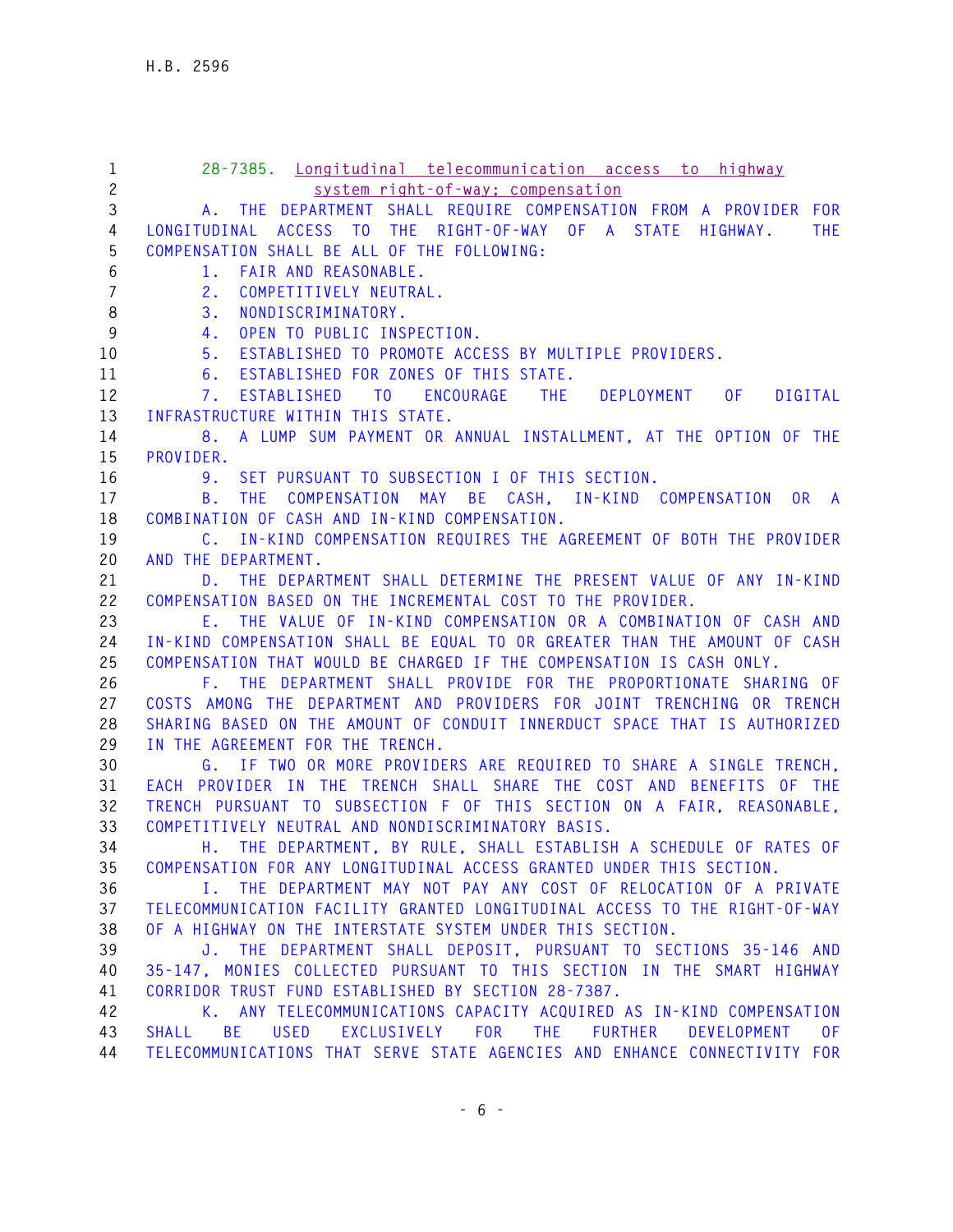**1 HIGHER AND PUBLIC EDUCATION AND MAY NOT BE SOLD OR LEASED IN COMPETITION 2 WITH TELECOMMUNICATION OR INTERNET SERVICE PROVIDERS. 3 L. A PERSON MAY NOT USE COMPENSATION PAID TO THE DEPARTMENT 4 PURSUANT TO THIS SECTION AS EVIDENCE OF THE MARKET OR OTHER VALUE OF THE 5 ACCESS FOR ANY OTHER PURPOSE, INCLUDING CONDEMNATION PROCEEDINGS, OTHER 6 LITIGATION, THE APPLICATION OF RATES OF TAXATION OR THE ESTABLISHMENT OF 7 FRANCHISE FEES RELATING TO LONGITUDINAL ACCESS RIGHTS. 8 28-7386. Use and access to state-owned conduit; compensation 9 A. THE DEPARTMENT MAY OFFER A PROVIDER USE OF AND ACCESS TO ITS 10 SPARE CONDUIT AND RELATED FACILITIES IF THE DEPARTMENT DOES ALL OF THE 11 FOLLOWING: 12 1. DETERMINES THE SPARE CONDUIT AND RELATED FACILITIES ARE NOT 13 NEEDED FOR HIGHWAY PURPOSES. 14 2. RECEIVES FAIR COMPENSATION FOR THE USE OF AND ACCESS TO THE 15 SPARE CONDUIT AND RELATED FACILITIES. 16 3. OFFERS SUCH USE AND ACCESS IN A COMPETITIVELY NEUTRAL AND 17 NONDISCRIMINATORY MANNER AS TO ALL SIMILARLY SITUATED PROVIDERS. 18 B. THE DEPARTMENT SHALL ESTABLISH RATES OF COMPENSATION FOR THE USE 19 OF AND ACCESS TO ITS SPARE CONDUIT TO ENSURE THAT THE DEPARTMENT RECEIVES 20 FAIR COMPENSATION FOR THE VALUE OF ITS UNDERGROUND INSTALLATIONS OF 21 CONDUIT AND RELATED FACILITIES. THE COMPENSATION MUST BE FAIR AND 22 REASONABLE AND CHARGED IN A COMPETITIVELY NEUTRAL AND NONDISCRIMINATORY 23 MANNER TO ALL SIMILARLY SITUATED PROVIDERS. 24 C. ANY COMPENSATION PURSUANT TO THIS SECTION MUST BE SET FORTH IN 25 AN AGREEMENT ENTERED INTO BETWEEN THE DEPARTMENT AND THE PROVIDER. 26 D. THE DEPARTMENT SHALL DETERMINE THE ANNUAL COMPENSATION TO BE 27 PAID BY EACH PROVIDER FOR THE USE OF ITS CONDUIT AND RELATED FACILITIES 28 BASED ON THE PRESENT VALUE OF THE ESTIMATED, REASONABLE COST TO THE 29 DEPARTMENT OF TRENCHING TO PLACE CONDUIT, FIBER AND OTHER RELATED 30 FACILITIES. 31 E. THE DEPARTMENT MAY ACCEPT IN-KIND COMPENSATION FOR THE USE OF 32 AND ACCESS TO ITS SPARE CONDUIT AND RELATED FACILITIES IN ACCORDANCE WITH 33 THE VALUATION PROCEDURES PRESCRIBED IN SECTION 28-7385. 34 F. THE DEPARTMENT SHALL DEPOSIT, PURSUANT TO SECTIONS 35-146 AND 35 35-147, MONIES COLLECTED PURSUANT TO THIS SECTION IN THE SMART HIGHWAY 36 CORRIDOR TRUST FUND ESTABLISHED BY SECTION 28-7387. 37 G. THIS SECTION DOES NOT REQUIRE THE DEPARTMENT TO RECEIVE 38 COMPENSATION FROM ANY BUDGET UNIT OF THIS STATE FOR USE OF AND ACCESS TO 39 CONDUIT AND RELATED FACILITIES. 40 28-7387. Smart highway corridor trust fund; purpose 41 A. THE SMART HIGHWAY CORRIDOR TRUST FUND IS ESTABLISHED CONSISTING 42 OF THE FOLLOWING: 43 1. LEGISLATIVE APPROPRIATIONS.**